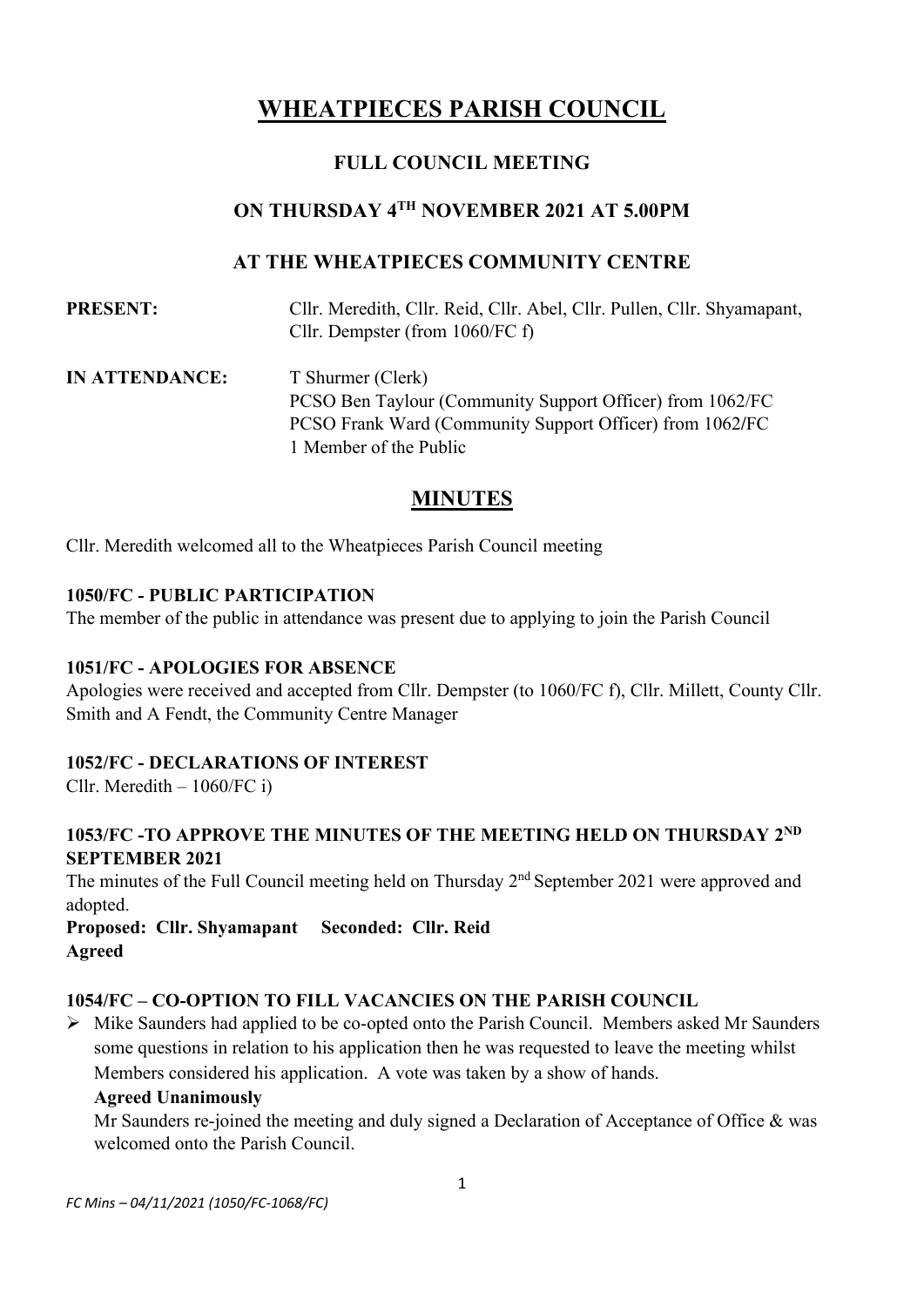#### $\triangleright$  A Parish Council e-mail address for the newly co-opted Parish Councillor was approved. **Proposed: Cllr. Reid Seconded: Cllr. Pullen Agreed Action: Clerk to set up an e-mail address for the new co-opted Parish Councillor**

#### **1055/FC – COMMUNITY SAFETY MATTERS**

The Police Community Safety Officers had advised that they will attend later in the meeting so this item was deferred.

#### **1056/FC – COUNTY COUNCILLOR'S REPORT**

In his absence County Cllr. Smith has forwarded a report for Members' perusal which had been duly circulated and was taken as read.

## **1057/FC - BOROUGH COUNCILLOR'S REPORT**

Cllr. Reid had sent a report which had been duly circulated to Members and was taken as read. Cllr. Reid advised that Tewkesbury Borough Council is seeking views on modifications to the Tewkesbury Borough Plan. Members were requested to forward any comments to the Clerk for consideration at the next Full Council meeting.

## **1058/FC – ENVIRONMENT COMMITTEE**

The draft minutes of the Environment Committee meeting held on Wednesday  $6<sup>th</sup>$  October 2021 had been circulated. Members agreed to take these as read.

## **1059/FC - COMMUNITY CENTRE COMMITTEE**

- $\triangleright$  The draft minutes of the Community Centre Committee meeting held on Wednesday 6<sup>th</sup> October 2021 had been circulated. Members agreed to take these as read.
- ➢ The Finance Report on the Community Centre for October 2021 is still awaited, the Clerk will circulate to Members upon receipt

#### **Action: Clerk to circulate the finance report on the Community Centre for October 2021 to Members upon receipt**

 $\triangleright$  Three quotations for the replacement of the fencing around the children's play area had been circulated. Further detail of the works quoted for was required from one of the companies and Members agreed to defer consideration of the quotations until the Full Council meeting scheduled for Thursday 2nd December 2021.

**Action: Community Centre Manager to request further detail of the works quoted for from one of the companies**

**Action: Clerk to place on the next Full Council agenda 'To consider the quotations received for the replacement of the fencing around the children's play area'**

#### **1060/FC – FINANCIAL MATTERS**

a) The External Auditor's Report and Certificate had been received stating as follows: 'on the basis of our review of Sections 1 and 2 of the Annual Governance and Accountability Return (AGAR), in our opinion the information in sections 1 and 2 of the AGAR is in accordance with Proper Practices and no matters have come to our attention giving cause for concern that relevant legislation and regulatory requirements have not been met'.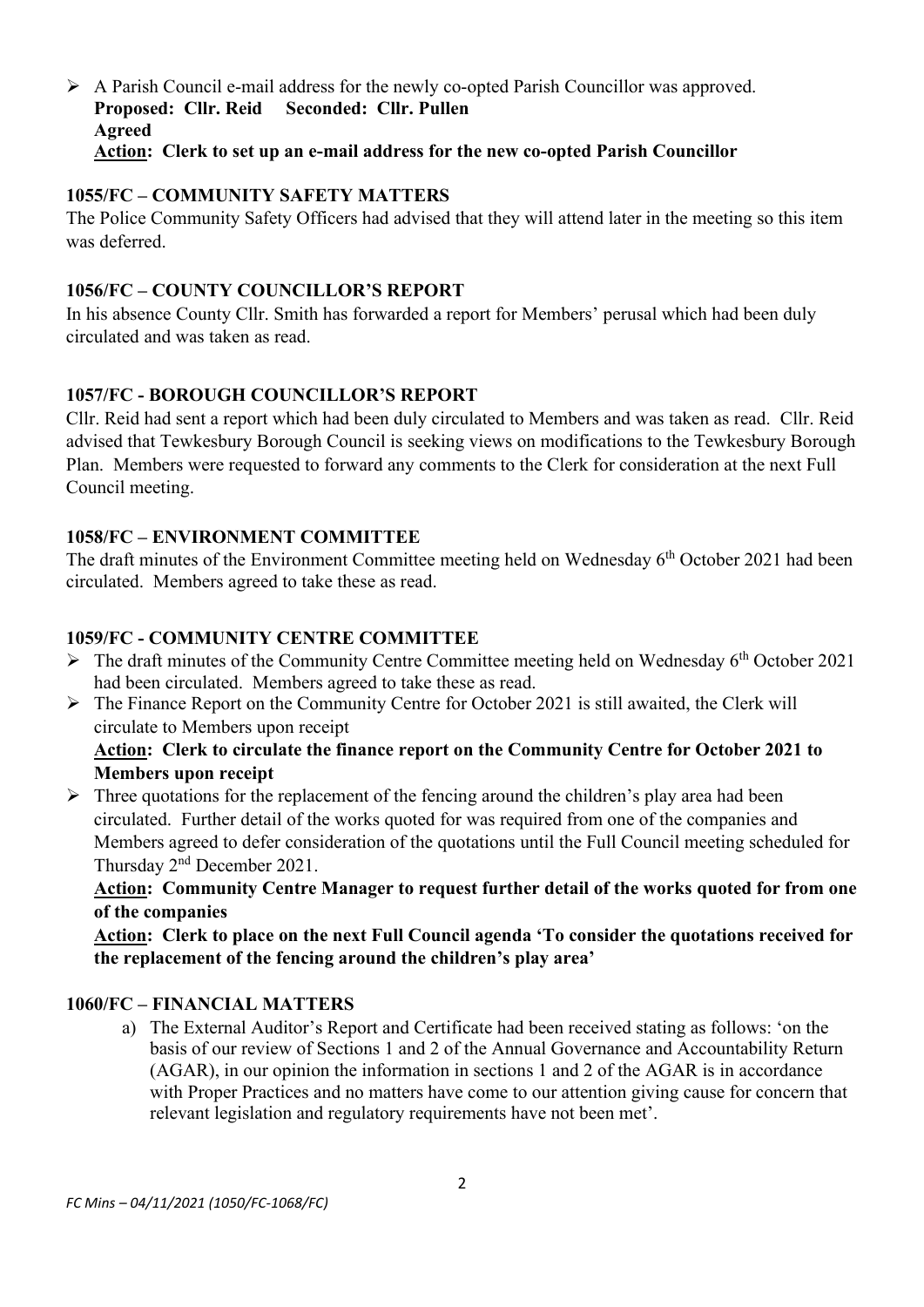Members were also made aware of the additional comment for their attention – The annual Internal Audit report focuses on a series of internal control objectives covering an authority's key financial and accounting systems. We note that information received from the smaller authority indicates that the Internal Auditor has not tested the following internal control objectives: M. The annual internal audit report will inform the authority's response to assertions 2 and 6 in the Annual Governance Statement. As a result, the authority must ensure that assurance that has not been provided via these control objectives has been sought elsewhere.

Cllr. Meredith expressed a thank you on behalf of the Parish Council to both the Clerk and the Accountant for their combined work in preparation for the audits.

**b)** Members approved the renewal of the annual membership of the Gloucestershire Playing Field Association (GPFA) at a cost of £50.00

#### **Proposed: Cllr. Shyamapant Seconded: Cllr. Reid Agreed**

**c)** Members approved the renewal of the annual membership to the Campaign to Protect Rural England (CPRE) at a cost of £36.00

#### **Proposed: Cllr. Shyamapant Seconded: Cllr. Reid Agreed**

d) Members approved for the newly co-opted Councillors' attendance at future Gloucestershire Association of Parish and Town Council (GAPTC) 'Being a Better Councillor' training sessions part 1 and 2 at a cost of £25.00 per session

# **Proposed: Cllr. Meredith Seconded: Cllr. Abel**

**Agreed**

## **Action: Clerk to liaise with the new Councillors for their availability and book accordingly**

**e)** Members approved the grass cutting of the green space in Buckingham Close at a cost of £55.00

**Proposed: Cllr. Reid Seconded: Cllr. Abel Agreed**

At 5.33pm Cllr. Dempster joined the meeting

**f)** Members held a discussion in relation to refunding security deposits for hall hire. A suggestion was made that the Terms of Hire of the Community Centre should state the procedure for refunding security deposits in addition to a further suggestion that the deposits should be paid into a separate holding account. Members agreed to discuss this further at the next Community Centre Committee meeting.

**Action: Clerk to place on the next Community Centre Committee agenda 'To consider the procedure for refunding security deposits for hall hire'**

**g**) The schedule of invoices paid on the 7<sup>th</sup> October 2021 were approved as follows:

Cheques from Lloyds main Parish Council account = **£15,227.92**

Standing Orders and Direct Debits from main Parish Council account = **£1,132.87**

Paid by the Business Debit Card on the Lloyds main Parish Council account = **£10.00**

Cheques from the TSB Sportsfield account = **£368.00**

Cheques from the Barclays Community Centre account = **£10,695.78**

Members were also advised of credit remittances received into the Lloyds main Parish Council account for the sum of **£26,897.71** from Tewkesbury Borough Council (TBC) in respect of the 2nd instalment of 2021/2022 Parish precept, **£893.24** from Gloucestershire County Council (GCC) for the reimbursement of expenditure on the defibrillator at the Wheatpieces public house and **£5,187.18** from H M Revenue and Customs (HMRC) in respect of the VAT reclaim for the Parish Council & Community Centre for 2020-2021.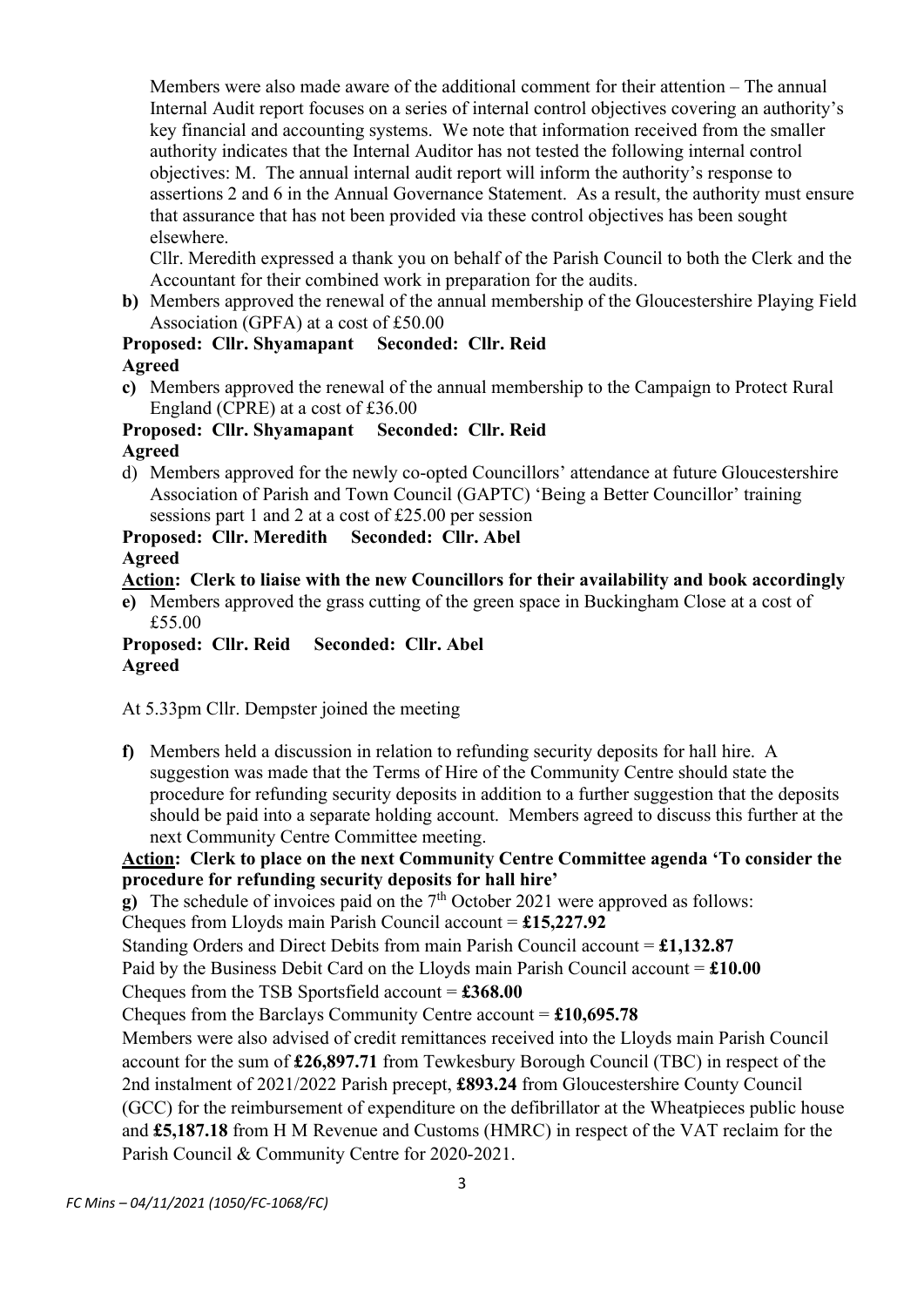Members were also advised of a credit remittance received into the TSB Sportsfield account for the sum of **£70.00** in respect of personal fitness sessions held on Jenny's field in August 2021 **Proposed: Cllr. Reid Seconded: Cllr. Shyamapant Agreed**

- **h)** The schedule of reimbursements paid on the  $7<sup>th</sup>$  October 2021 were approved as follows: Cheques from Lloyds main Parish Council account = **£39.85 Proposed: Cllr. Reid Seconded: Cllr. Shyamapant Agreed**
- i) The schedule of invoices paid on the  $4<sup>th</sup>$  November 2021 were approved as follows: Cheques from Lloyds main Parish Council account = **£2,818.10** Standing Orders and Direct Debits from main Parish Council account = **£1,132.87** Paid via the Business Debit Card from main Parish Council account = **£258.82** Cheques from the TSB Sportsfield account = **£368.00** Cheques from the Barclays Community Centre account = **£357.50** Members were also advised of credit remittances received into the Lloyds main Parish Council account for the sum of **£250.00** in respect of insurance excess recovered re insurance claim November 2020 and **£300.00** in respect of the 1<sup>st</sup> payment re hire of x2 junior football pitches on Jenny's field for the 2021-2022 season. **Proposed: Cllr. Abel Seconded: Cllr. Reid Agreed**
- j) The schedule of reimbursements paid on the 4<sup>th</sup> November 2021 were approved as follows: Cheques from Lloyds main Parish Council account = **£112.19 Proposed: Cllr. Abel Seconded: Cllr. Reid Agreed**

## **1061/FC - PLANNING APPLICATIONS**

➢ Members considered Planning Application 21/01199/FUL for Provision of 3 temporary consulting rooms and landscaping works at Folly Gardens Veterinary Practice (part retrospective) at the Wheatpieces District Centre, Columbine Road, Walton Cardiff. Following a discussion Members had no objection.

#### **Action: Clerk to advise TBC accordingly**

➢ Members considered Planning Application 21/01293/FUL for replacement of existing conservatory with single storey extension at 10 Lime Road, Walton Cardiff. Following a discussion Members had no objection.

#### **Action: Clerk to advise TBC accordingly**

 $\triangleright$  No further planning applications had been received for consideration

#### **1062/FC –COMMUNITY INFRASTRUCTURE LEVY (CIL)**

Cllr. Meredith advised Members that he had held a meeting with Paul Hardiman, CIL Manager at TBC with the Clerk and Community Centre Manager. At this meeting it was confirmed that the CIL can be spent on infrastructure, i.e. provision/improvement/maintenance etc. and it was also confirmed that as the Community Centre is a community asset it would fall into this category. The total sum of £52,832.71 has been received and Members were advised there is a five-year clawback on these funds. An annual return is required to be made to TBC, inclusive of a Parish Funding Statement, advising of the individual items of the spend. In the first instance Members agreed to investigate the viability and costings of installing solar panels at the Community Centre in addition to heater units in the existing building as a replacement for the current system of the radiators being heated by the gas boilers. A working group of Members will be set up in the New Year to consider further items of expenditure.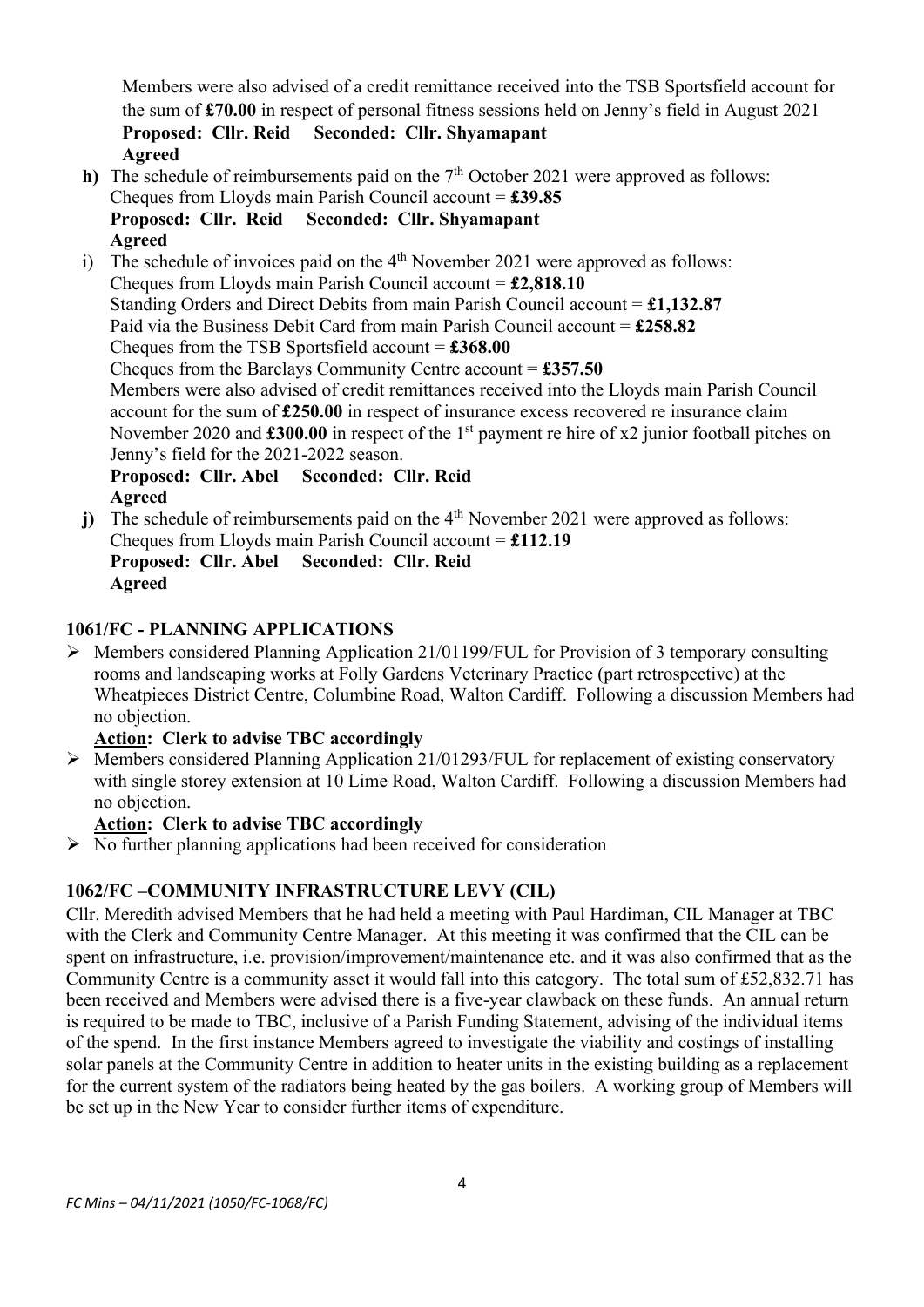**Action: Cllr. Meredith and the Community Centre Manager to investigate the viability and costings of installing solar panels at the Community Centre in addition to heater units in the existing building as a replacement for the current system of the radiators being heated by the gas boilers**

**Action: A working group of Members to be set up in the New Year to consider further items of CIL expenditure.**

At 5.40pm PCSOs Ben Taylour and Frank Ward joined the meeting.

PCSO Taylour and PCSO Ward advised Members that the Police are putting in patrol plans for the area, following the tragic incident in Snowdonia Road. Both the Police Community Engagement Vehicle and the NHS Wellbeing Vehicle will also be visible on the estate. The PCSOs were unable to discuss the incident as it is still under investigation and advised once the investigation is complete it will be released to the press and public. Enquiries were made to the PCSOs in relation to any other issues of concern.

At 6.00pm The PCSOs were thanked for their attendance and duly left the meeting.

## **1063/FC – REVIEW OF TEWKESBURY BOROUGH COUNCIL'S STATEMENT OF COMMUNITY INVOLVEMENT**

Following a discussion Members agreed they had no comments to feedback on the review of TBC's Statement of Community Involvement.

#### **1064/FC - PARISH COUNCIL NEWSLETTER**

Cllr. Meredith advised that he hopes to have a first draft of the Parish newsletter for Members' perusal in the New Year.

## **1065/FC – POLICIES**

A list of the Parish Council's current policies had been circulated to Members. Members were requested to volunteer to review the current policies and advise the Clerk accordingly.

**Action: Members to volunteer to review the current Parish Council policies and advise the Clerk accordingly**

**Action: Clerk to place on the next Full Council agenda 'To consider a program for the review of the Parish Council Policies'**

#### **1066/FC – STANDING ORDERS AND FINANCIAL REGULATIONS**

Members agreed an amendment to the Financial Regulations to enable the signing of the monthly cheque payments outside of Parish Council meetings. The schedule of monthly invoices and reimbursements would be circulated to all prior to the cheque signing and be approved at the Full Council meetings. Members agreed to amend 6.6 of the Financial Regulations to read: 'Cheques or orders for payment shall be circulated to all prior to the cheque signing and routine payments shall be approved between meetings out of an approved budget. All payments shall be reported to the council at the next convenient meeting'. **Action: Clerk to amend 6.6 of the Financial Regulations and circulate to all Members**

#### **1067/FC - CORRESPONDENCE**

An invitation had been received from the Tewkesbury Neighbourhood Policing Team to a Community Building workshop on Thursday 18th November 2021. They are looking at sharing ideas and enthusiasm to work with communities, helping to make them stronger, building connections and vital links. Cllr. Meredith and Cllr. Millett expressed that they would attend this event.

**Action: Clerk to advise the Tewkesbury Neighbourhood Policing Team accordingly.**